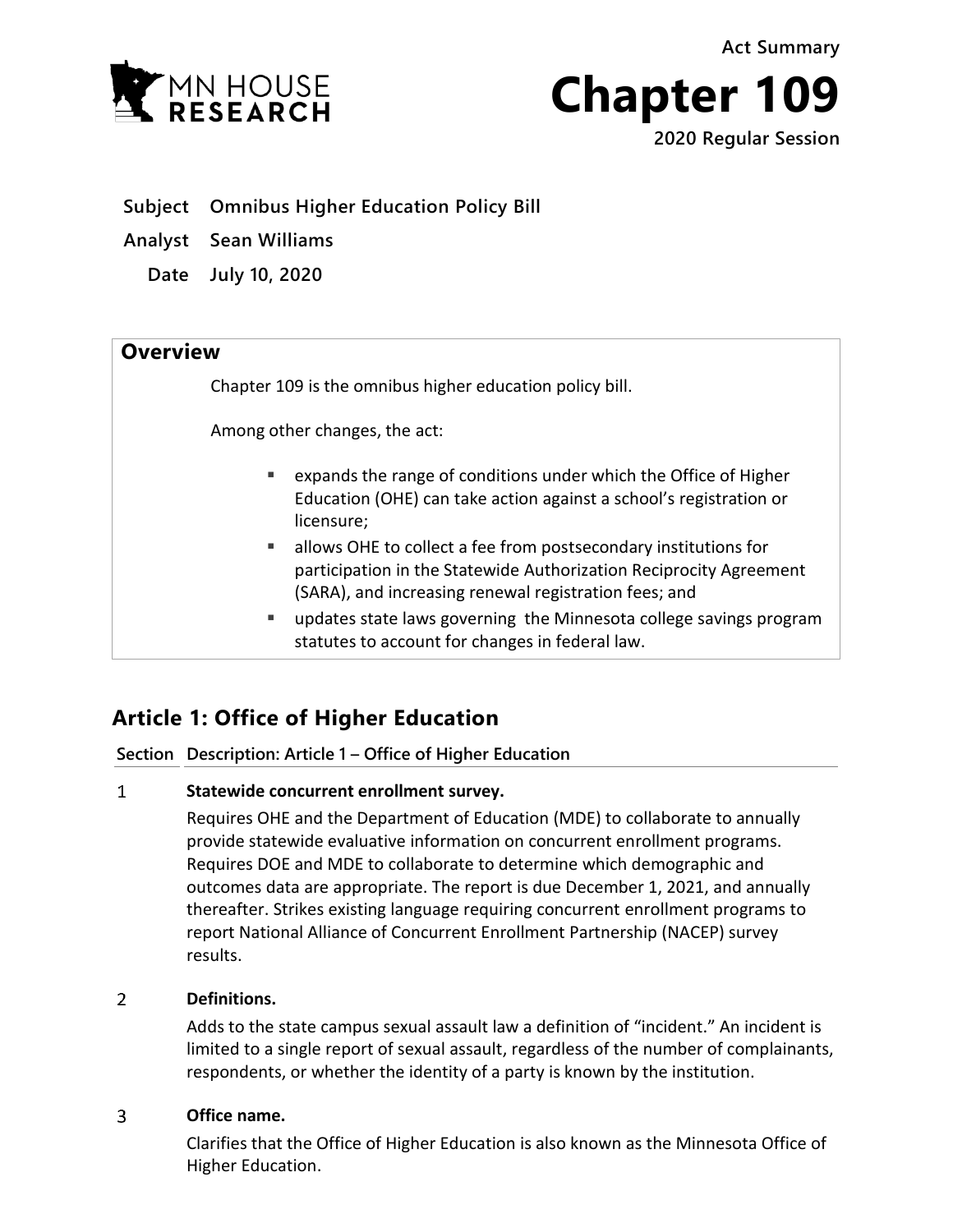# **Section Description: Article 1 – Office of Higher Education**

#### $\overline{4}$ **Student Advisory Council.**

Removes references to the Minnesota Career College Association in the Student Advisory Council statutes. Requires that the student on the council that is enrolled in a private for-profit institution be elected by students enrolled in private career schools.

#### 5 **Postsecondary education of American Indians.**

**Subd. 1. Definitions.** Defines "Tribal Nations Education Committee" to mean a committee established through tribal directive that OHE seeks consultation with on matters relating to educating Minnesota's American Indian postsecondary students.

**Subd. 2. American Indian community involvement.** Requires OHE to provide for the maximum involvement of the Tribal Nations Education Committee in establishing programs and formulating policies related to the postsecondary involvement of Minnesota's American Indian students.

**Subd. 3. Consultation with Tribal Nations Education Committee.** Requires OHE to consult with the Tribal Nations Education Committee on matters related to the postsecondary involvement of Minnesota's American Indian students. Permits OHE to consult individual tribal nations.

#### 6 **FAFSA completion goal.**

Requires OHE, the Department of Education, and the Minnesota Association of Secondary School Principals to set an annual goal for the percentage of Minnesota high school seniors completing the Free Application for Federal Student Aid (FAFSA).

#### $\overline{7}$ **Unpaid student account balances.**

Forbids a postsecondary institution receiving state financial aid from withdrawing a student from class or suspending a student due to an unpaid student account balance.

#### 8 **Child care grant for graduate and professional postsecondary institutions.**

Allows postsecondary institutions offering only graduate or professional degrees to participate in OHE's Child Care Grant Program.

#### 9 , **Teacher shortage area definition.**

11-12 Assigns the Professional Educator Licensing and Standards Board the responsibility to define teacher shortage areas. Under current law the Department of Education defines the areas. The areas must be defined based on the teacher supply and demand report and other surveys conducted by the board that provide indicators for teacher supply and demand.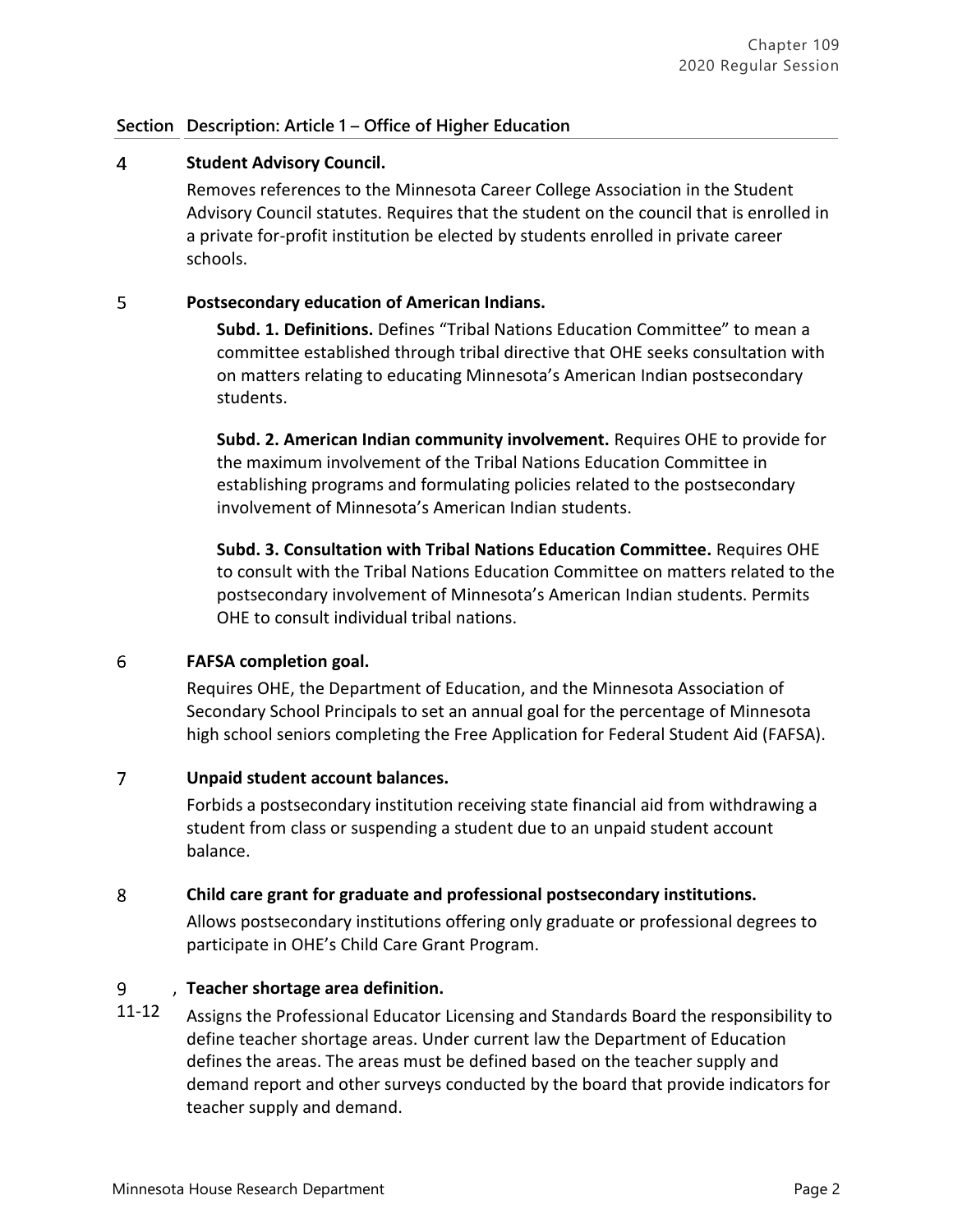# **Section Description: Article 1 – Office of Higher Education**

#### 10 **SELF loan amounts.**

Permits OHE to determine loan limits for the SELF loan program. Requires OHE to define borrowing maximums based on program enrollment.

#### 13 **Loan forgiveness.**

Removes the five recipient cap from the Large Animal Veterinarian Loan Forgiveness Program.

#### 14 **Revocation and suspension of degree-granting schools.**

Requires OHE to give written notice and reasons before revoking, suspending, or refusing to renew registration or approval of a school's degree.

Permits OHE to renew, revoke, or suspend registration for a degree-granting postsecondary institution if the institution was administratively or judicially determined to have committed fraud or a material violation of law involving state, local, or federal funds.

#### 15 **Application.**

Under current law, there is a religious exemption to the requirement that degreegranting schools register with OHE. The act allows the exemption to apply at the program level. This allows schools that offer both exempt and nonexempt programs to subject only the nonexempt programs to regulation.

#### 16 **Exemption.**

Exempts degree-granting programs from OHE regulation if all of the programs are offered by a religious organization or church, primarily designed for persons who seek to learn the faith and beliefs of the organization, and intended to prepare the students to enter a vocation closely related to the faith.

#### 17 **Scope.**

Clarifying the scope of the religious exemption for degree-granting schools.

#### 18 **Proration.**

Removes the requirement that a student give written notice when informing a private career school that the student intends to cancel the program. Students would receive prorated tuition under this provision even if they give nonwritten notice of cancellation.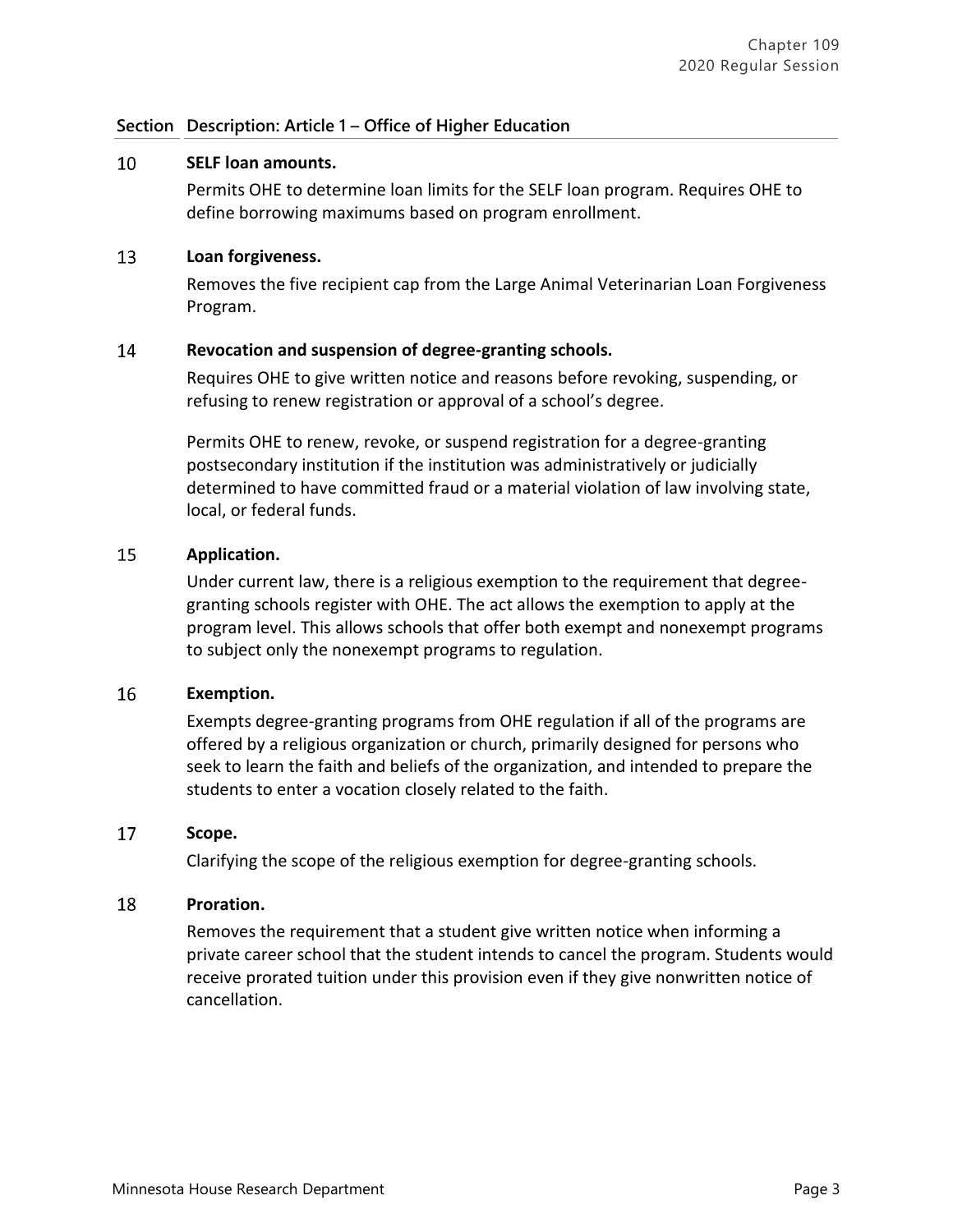# **Section Description: Article 1 – Office of Higher Education**

#### 19 **Revocation and suspension of private career schools.**

Permits OHE to revoke or suspend approval of a private career school if the school was administratively or judicially determined by the commissioner to have committed fraud or a material violation of law involving state, local, or federal funds

#### 20 **Application for exemptions.**

Allows a private career school to apply for a religious exemption for only some of its programs. This allows schools that offer both exempt and nonexempt programs to subject only the nonexempt programs to regulation.

# **Article 2: Minnesota College Savings Plan**

Article 2 makes changes to the law governing the Minnesota college savings plan, Minnesota's section 529 plan. Most of these changes are to account for recent changes to federal law.

The main federal provisions the article responds to are:

- **Permitting qualified distributions for:** 
	- o Apprenticeship program expenses.
	- o Student loan payments for the beneficiary or the beneficiary's sibling.
- Permitting rollovers to Achieving a Better Life Experience (ABLE) Accounts.

# **Section Description: Article 2 – Minnesota College Savings Plan**

#### $\mathbf{1}$ **Name clarification.**

Clarifies that the Minnesota college savings plan is also known as the Minnesota 529 college savings plan.

#### $\overline{2}$ **Contribution definition.**

Includes recontributions, as defined under federal law, as a contribution for the purposes of the plan.

#### 3 **Distribution definition.**

Modifies distribution definition to allow qualified distributions to be sent to third parties.

#### $\overline{4}$ **Dormant account definition.**

Eliminates requirement that account statements be mailed and returned as undeliverable when determining if an account is dormant.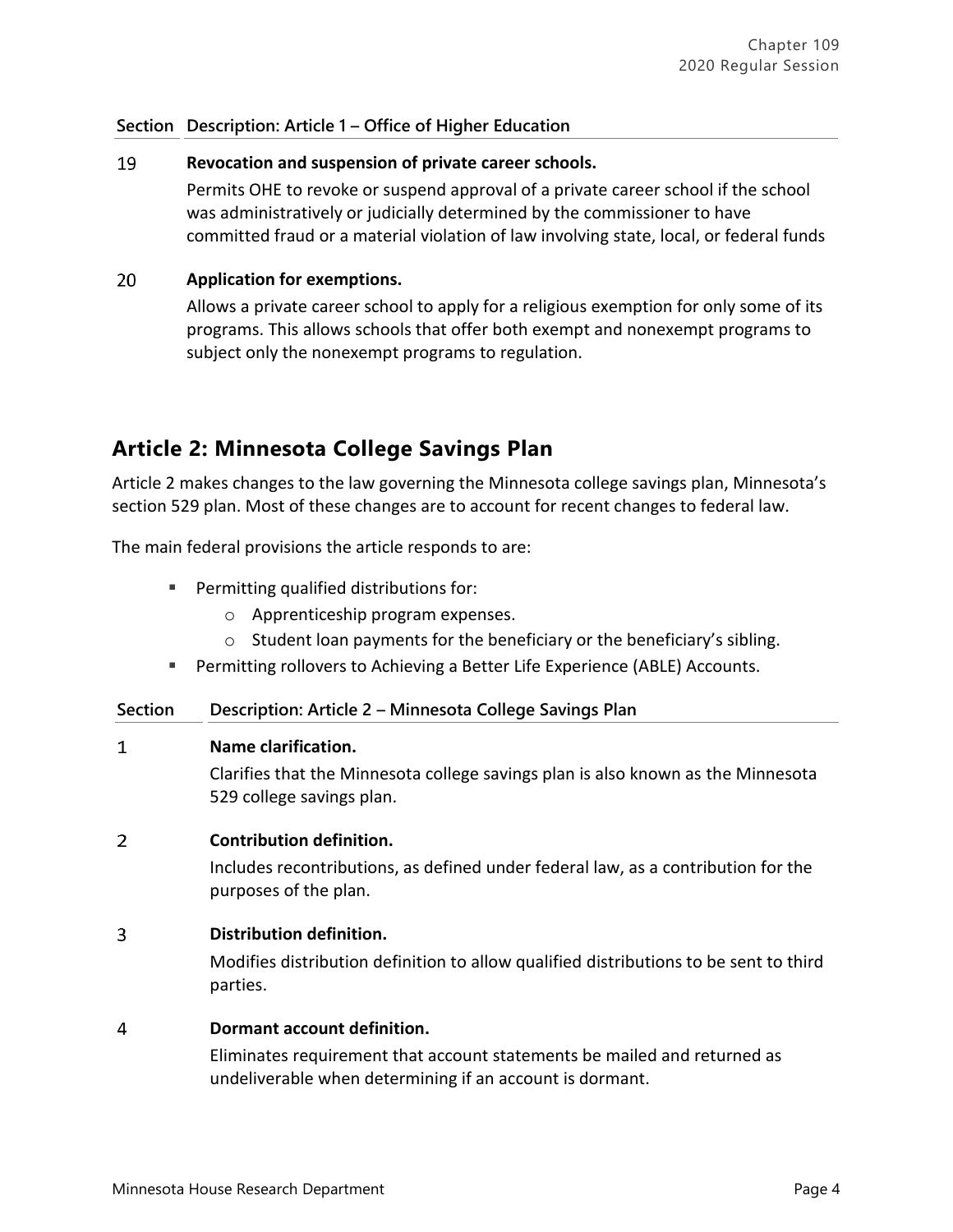| Section | Description: Article 2 - Minnesota College Savings Plan                                                                                                                                                                                                                                                                                                                                                                                                                                                                                                                                                                                                                                                   |
|---------|-----------------------------------------------------------------------------------------------------------------------------------------------------------------------------------------------------------------------------------------------------------------------------------------------------------------------------------------------------------------------------------------------------------------------------------------------------------------------------------------------------------------------------------------------------------------------------------------------------------------------------------------------------------------------------------------------------------|
| 5       | Technical change.<br>Fixes a broken cross-reference.                                                                                                                                                                                                                                                                                                                                                                                                                                                                                                                                                                                                                                                      |
| 6       | Qualified rollover distribution definition.<br>Permits rollover contributions to ABLE accounts.                                                                                                                                                                                                                                                                                                                                                                                                                                                                                                                                                                                                           |
| 7       | Taxable distribution definition.<br>Defines "taxable distribution" as a nonqualified distribution and "taxable<br>distributions not subject to the additional federal tax."                                                                                                                                                                                                                                                                                                                                                                                                                                                                                                                               |
| 8       | Accounts-type plan.<br>Amends definition of "accounts-type plan" to remove the requirement that<br>qualified higher education expenses be spent at an eligible educational institution.                                                                                                                                                                                                                                                                                                                                                                                                                                                                                                                   |
| 9       | Forfeited matching grants.<br>Requires refunded matching grants that were forfeited be returned to OHE.                                                                                                                                                                                                                                                                                                                                                                                                                                                                                                                                                                                                   |
| 10      | Technical change.<br>Changes reference from "program" to "plan."                                                                                                                                                                                                                                                                                                                                                                                                                                                                                                                                                                                                                                          |
| 11      | Change of beneficiary.<br>Updates beneficiary change statutes to reference "taxable distributions." That<br>term is newly defined in the act and replaces the older definition of "nonqualified<br>distributions."                                                                                                                                                                                                                                                                                                                                                                                                                                                                                        |
| 12      | Maximum account balance.<br>Deletes obsolete language related to the repealed matching grant program.                                                                                                                                                                                                                                                                                                                                                                                                                                                                                                                                                                                                     |
| 13      | Ownership of matching grant funds.<br>Permits OHE to pay distributions to a third party as requested by an account<br>holder.                                                                                                                                                                                                                                                                                                                                                                                                                                                                                                                                                                             |
| 14      | Forfeiture of matching grants.<br>Requires beneficiaries to forfeit matching grants if the beneficiary receives a<br>nonqualified distribution that is not taxed due to one of four circumstances<br>specified in federal law. The circumstances are that the beneficiary dies, becomes<br>disabled, receives a scholarship that covers 100 percent of qualifying higher<br>education expenses, or is made on account of attendance at a military academy.<br>Requires account owners to forfeit matching grants if they close an account by<br>making a distribution for qualified higher education expenses that were not<br>qualified higher education expenses when the matching grant program ended. |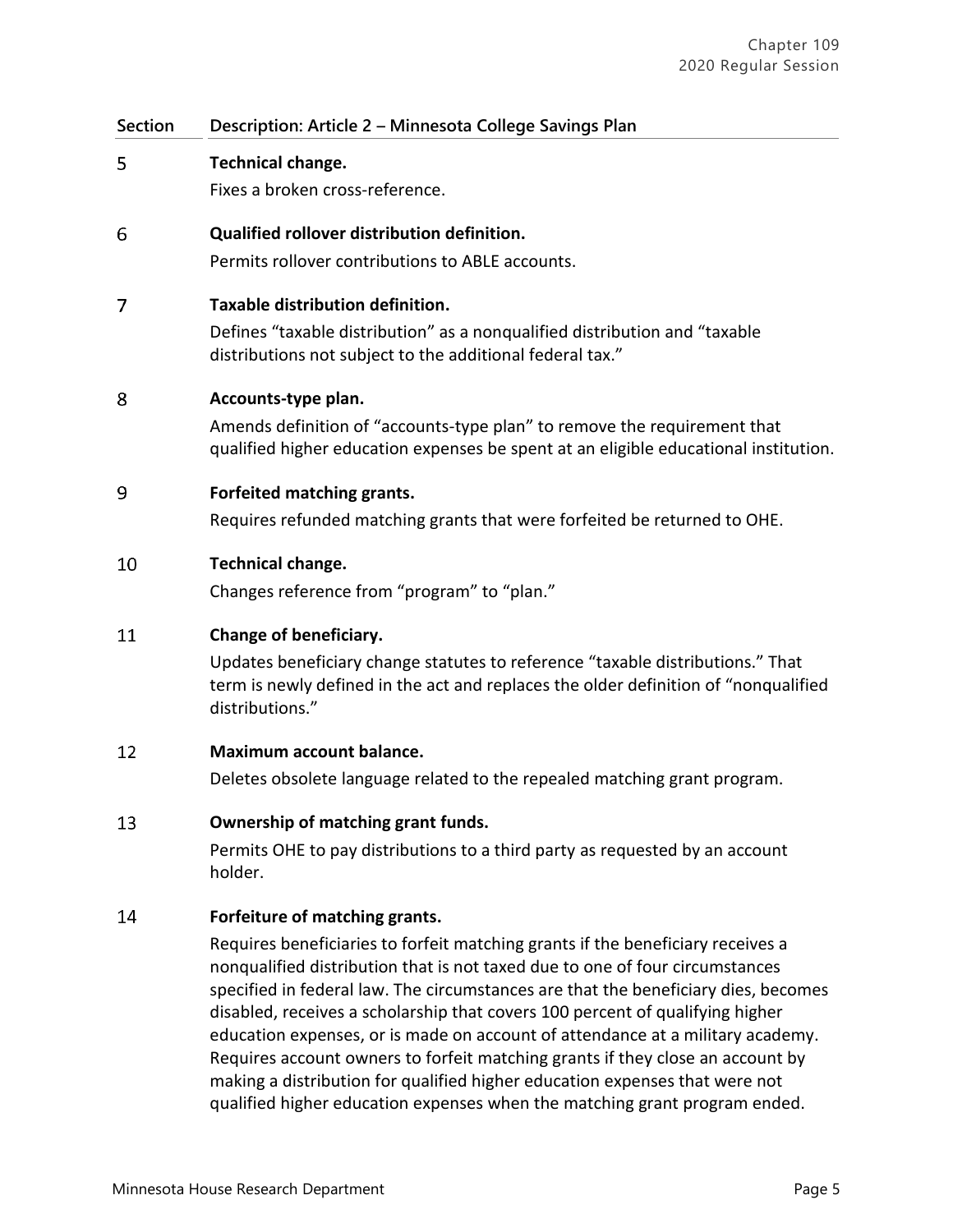## **Section Description: Article 2 – Minnesota College Savings Plan**

Requires account owners who make a partially taxable distribution to proportionally forfeit matching grants.

Requires account owners to proportionally forfeit grants if they make a partial distribution for qualified higher education expenses that were not qualified higher education expenses when the matching grant program ended.

#### 15 **Qualified distribution methods.**

Strikes language allowing qualified distributions in the form of a check.

Permits payments to the owner or beneficiary.

Permits payments directly to third parties.

Permits matching grant distributions to be used only for qualified expenses that were qualified expenses when the matching grant program ended (December 31, 2010).

Requires account owners to forfeit matching grants if they make a qualified distribution for expenses that were not qualified expenses when the matching grant program ended.

Requires OHE to inform account owners that they are responsible for obtaining records to substantiate distributions.

#### 16 **Minor trust accounts.**

Requires distributions be used for a beneficiary if they qualify for a federal exemption for tax because the beneficiary becomes disabled, receives a scholarship that covers 100 percent of qualified expenses, or attends a military academy.

Permits rollovers to ABLE accounts.

#### 17 **Repealer.**

Repeals the definitions of "adjusted gross income" and "nonqualified distribution."

Repeals outdated language related to the matching grant program.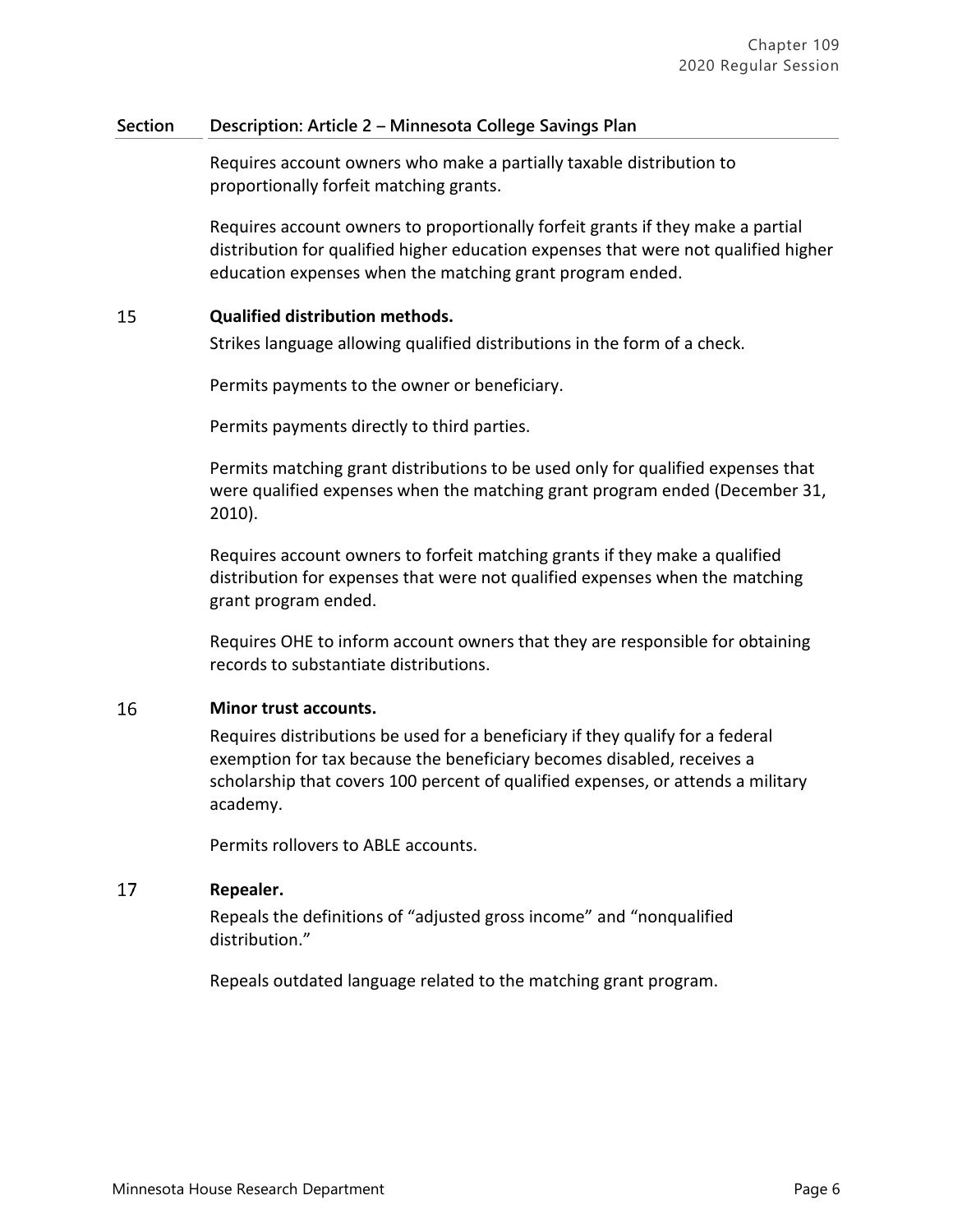# **Article 3: Institutional Approval Provisions**

Makes a number of changes to the laws governing higher education institutional approval by the Office of Higher Education, including:

- Requiring degree-granting schools to establish a process for student complaints.
- Denying a religious exemption from OHE regulation if the school engages in misleading or fraudulent advertising.
- Allowing OHE to collect a fee from postsecondary institutions for participation in the Statewide Authorization Reciprocity Agreement (SARA), and increasing renewal registration fees.
- **Permitting OHE to suspend or revoke the registration of a school that does not have** enrollment within two years of registering.

# **Section Description: Article 3 – Institutional Approval Provisions**

#### $\mathbf{1}$ **Institutional eligibility requirements.**

Permits OHE to terminate an institution's eligibility for state financial aid programs if the federal Department of Education finds it ineligible for a federal financial aid program for a violation of laws, regulations, or participation agreements governing financial aid programs.

#### $\overline{2}$ **Schools to provide information.**

Requires degree-granting schools that register with OHE to provide compliance audits and audited financial statements that meet federally established requirements. Additionally requires the schools to calculate the financial and nonfinancial risk analysis metrics described in section 13 of the act.

#### $\overline{3}$ **Additional security.**

Updates a reference to "schools" to instead reference "institutions" which is the preferred statutory description of postsecondary institutions.

#### $\overline{4}$ **Criteria for approval.**

Requires a postsecondary institution to establish a process to receive and act on student complaints to receive approval for registration.

#### 5 **Conditional approval.**

OHE has the authority to grant a degree-granting school a one-year conditional approval while the school applies for accreditation. This language limits that authority to schools physically located in Minnesota.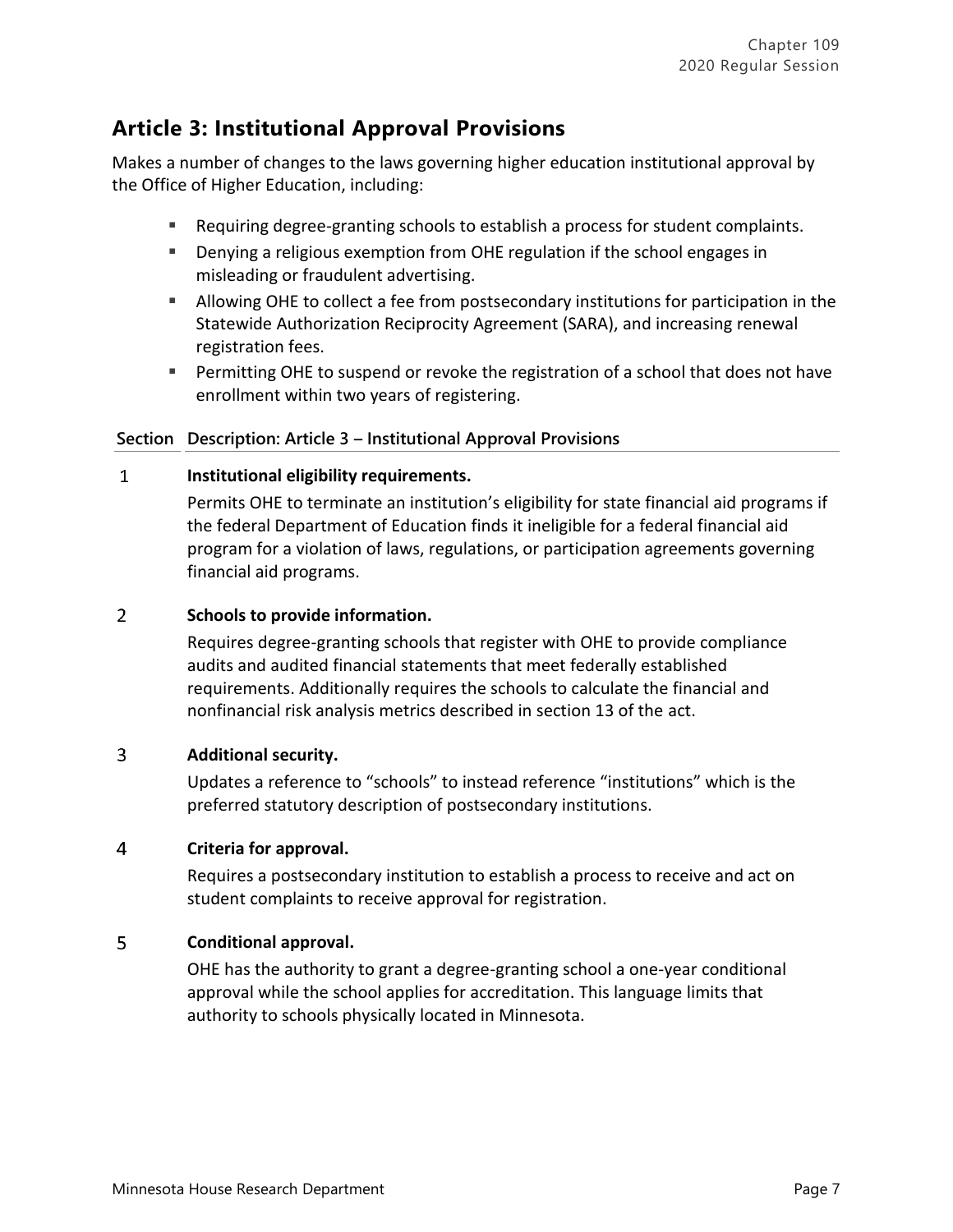# **Section Description: Article 3 – Institutional Approval Provisions**

#### 6 **Revocation and suspension of registration for degree-granting schools.**

Requires OHE to give written notice and reasons before revoking, suspending, or refusing to renew registration or approval of a school's degree.

Permits OHE to renew, revoke, or suspend registration for a degree-granting postsecondary institution if the institution:

- **fails to have enrollment in the last two years**
- fails to have enrollment within two years of registration approval, except for programs that require extensive approval processes from the federal Department of Education.

# , 8 **Application.**

Under current law, there is a religious exemption to the requirement that degreegranting schools register with OHE. The act provides that the exemption does not apply to schools that engage in advertisement that is not truthful and gives false, fraudulent, deceptive, inaccurate, or misleading impressions about the school. Denials of exemption are subject to appeal. If appealed, the exemption is allowed until the final determination of the appeal, unless immediate effect is ordered by the court.

#### 9 **State reciprocity agreement school fees (SARA fees).**

Requires OHE to collect reasonable fees to cover the cost to administer a reciprocity agreement for postsecondary distance education, such as the Statewide Authorization Reciprocity Agreement (SARA).

The fee is set from \$750 to \$7,500, depending on the enrollment at the institution.

#### 10 **Registration fees.**

Increases the annual renewal registration fee from \$1,200 to \$1,500.

# , 12 **Visit or consulting fees.**

Permits OHE to require institutions to pay for the costs of outside consultants used to investigate schools or programs for compliance with the Private Career School Act. Current law includes the same authority, but it is limited to reviews or evaluations.

Section 11 is for degree-granting schools; section 12 is for private career schools.

#### 13 **Revocation and suspension of private career schools.**

Permits OHE to revoke or suspend approval of a private career school if the school used fraudulent or coercive practices.